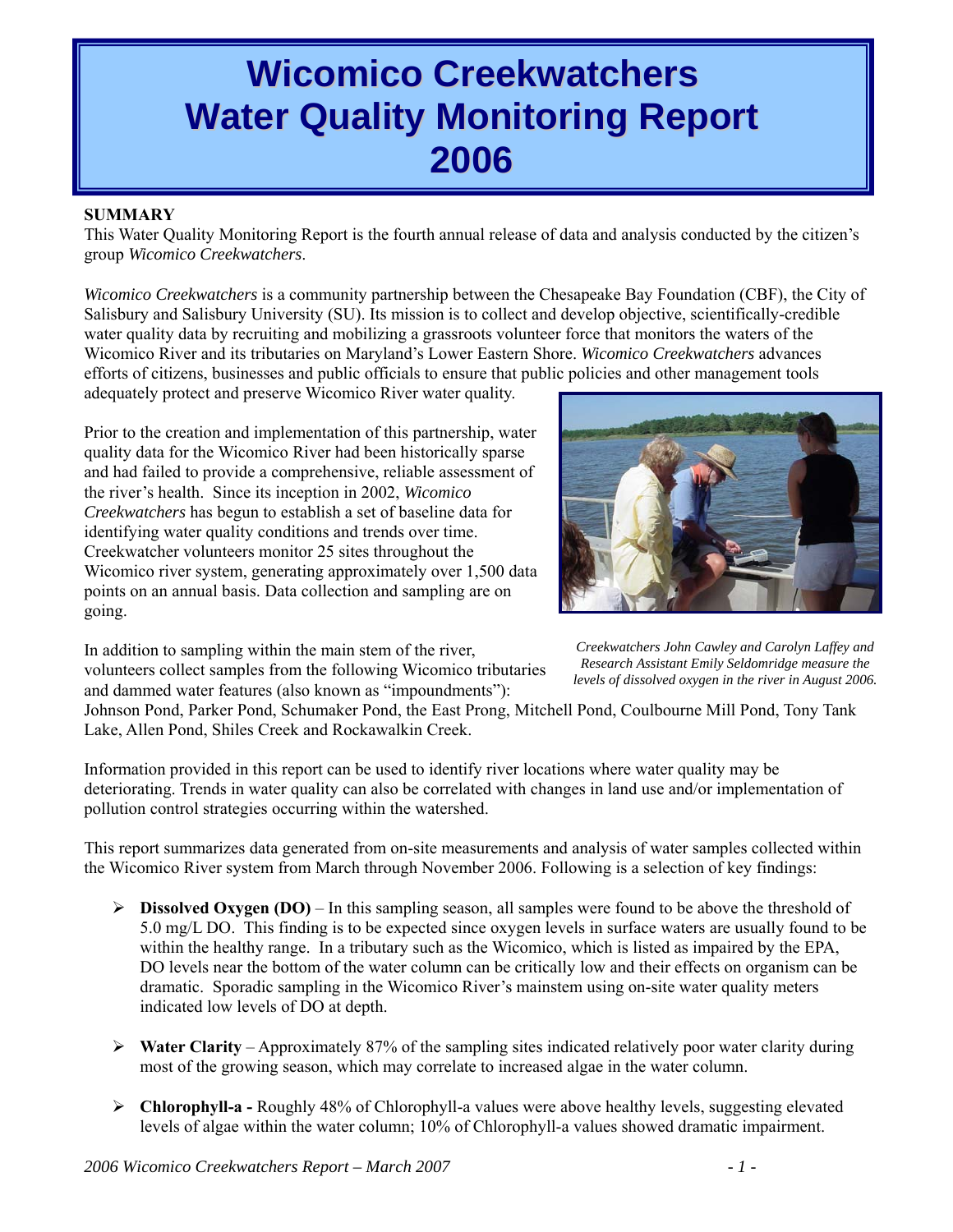- ¾ **Acidity (pH)** Roughly 40% of samples were below healthy levels of 6.5, showing acidic conditions. Lower pH values could indicate lower levels of CO2 uptake during photosynthetic activity. Just over 60% of samples were within the healthy range  $6.5 - 8.5$ . No samples indicated base conditions over 8.5.
- ¾ **Total Nitrogen & Total Phosphorus** For total nitrogen, only 18% of monthly data points indicated levels in the healthy range; the remaining 82% indicated moderate to severe impairments. For total phosphorus, 35% of the monthly data points indicated levels in the healthy range. The remaining 65% were impaired to varying degrees. All nitrate monthly means exceeded the threshold level of 0.1 mg/L.

# **PROGRAM HISTORY & OVERVIEW**

Interest among citizens in the health of the Wicomico River and other Chesapeake Bay tributaries is growing. By federal law, six Mid-Atlantic States, including Maryland, are required to develop and implement strategies for improving water quality in the Chesapeake Bay by 2010 or face severe restrictions in levels and amounts of pollution that can be legally discharged into the estuary.

In 2000, elected officials formally committed to a comprehensive program for removing the Chesapeake Bay from the Environmental Protection Agency's dirty waters list by 2010. The plan, called the *Chesapeake 2000 (C2K) Agreement*, provides a roadmap for actions needed to reduce the amount of pollutants entering the Bay each year to a level that is sufficient to maintain the health of the estuary's living resources, including crabs, oysters and finfish.

Communities throughout the Chesapeake Bay watershed are responding to the call for action sounded in *C2K*. In Talbot County on Maryland's Eastern Shore, citizens working in partnership with CBF, Talbot River Protection Association (TRPA), and the Chesapeake Bay Maritime Museum launched a volunteer-based water quality monitoring program to identify trends in the health of the county's rivers. *Wicomico Creekwatchers* is modeled after that successful program, which receives statewide recognition for its effectiveness in providing water quality data useful for facilitating local watershed management efforts. Recent information on both the Talbot and Wicomico programs can be accessed at [www.cbf.org/publications](http://www.cbf.org/publications).

In summer 2002, CBF, Salisbury University, and the Salisbury Area Chamber of Commerce began working cooperatively with citizen volunteers to identify sampling locations along the Wicomico River. Program managers selected twenty-eight sampling locations for water quality monitoring (Appendix 2) based on local

knowledge of the tributary and equitable distribution throughout the river system. Long-term, regular access to each site was also a deciding factor in site selection in order to ensure that collection locations remain consistent in future years. Three sampling locations were eliminated from the program last year when access became unavailable.

Selected sampling sites generally have a water depth of approximately four feet which conforms to the standard sampling protocol. GPS technology provided latitude/longitude coordinates for each site indicated on the site map (Appendix 3).

*Graphics of Wicomico River sub-watersheds on this page can be found at MD Department of Natural Resources website:<http://mddnr.chesapeakebay.net/>*





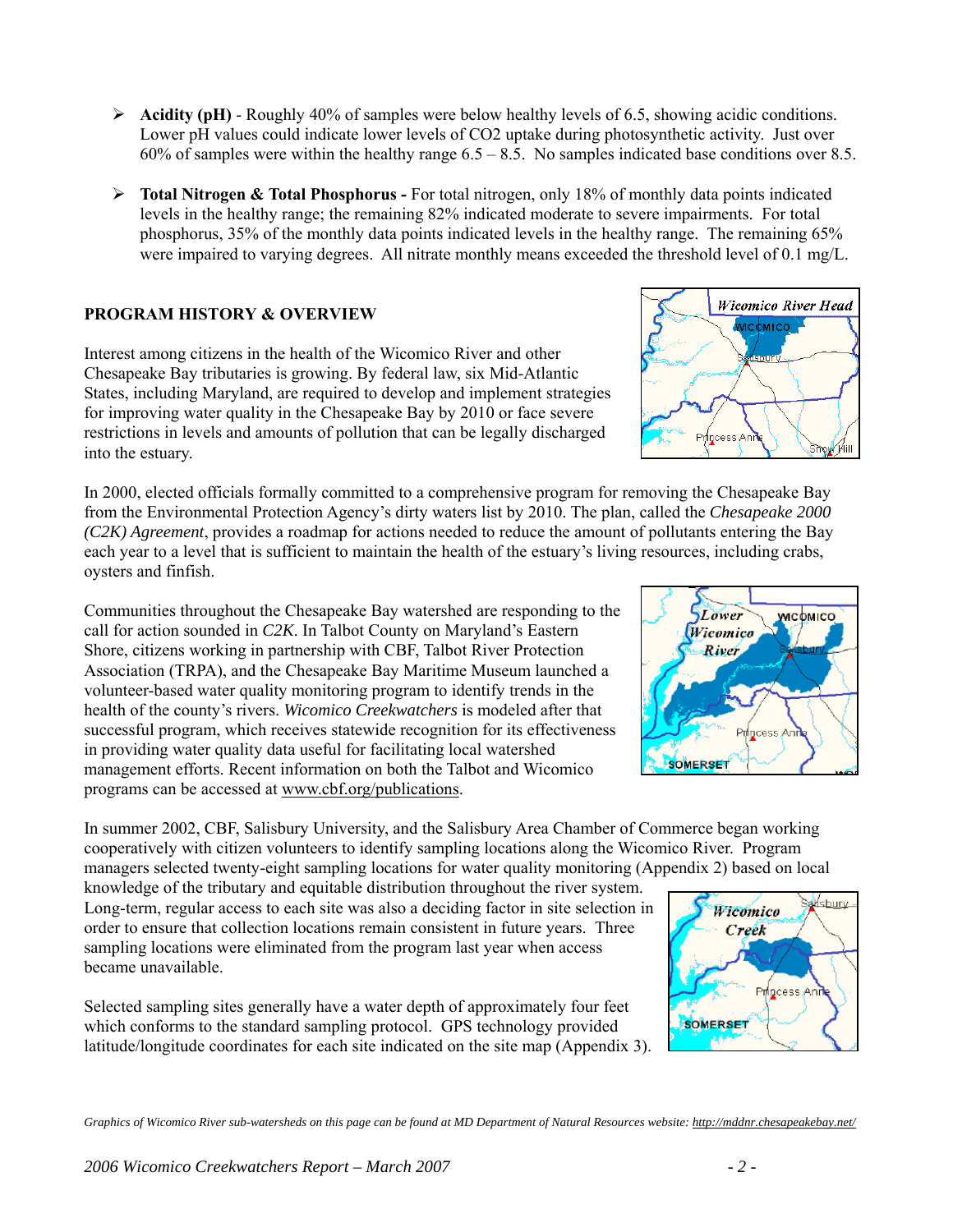Volunteer recruitment for *Wicomico Creekwatchers* began in summer of 2002. During the hour-long training session, program managers provided sampling instructions (Appendix 5) to all fifty-eight volunteers, demonstrated data collection procedures, and reviewed the overall sampling techniques.

A majority of Creekwatcher volunteers recruited and trained in 2002 remain engaged in the program to date. New volunteers that join the program each year receive training that includes a review of previous years' findings, the mission of the program, as well as information and personal instruction on sampling techniques.

# **METHODS**

Creekwatchers collect water quality data at regular two-week intervals throughout the growing season (March-November). They record site conditions at each location on a Water Quality Sampling Data Sheet (Appendix 4). Parameters measured include tide, weather, wind strength and direction, level of wave action, recent rainfall, and air and water temperature. No samples are collected in December, January, and February, recognizing that biological activity and its effects on water quality is depressed during the winter months.

Creekwatchers collect water samples using a standard oxygen bottle. At his/her sampling site, the volunteer submerges an empty oxygen bottle at least three inches below the water's surface, fills it to the brim, and inserts the stopper. The volunteer insures that no air bubbles are present in the sample, which is immediately put on ice and kept cool until it arrives at Salisbury University laboratories for analysis by student volunteers. *Secchi disks* 

Creekwatchers measure water clarity using a Secchi disk *(at right).* Each Creekwatcher lowers a black and white disk into the water at the sampling location until it is no longer visible, at which point the distance from disk to water surface is recorded in feet.

*are used to measure water clarity (turbidity).* 

In 2006, 30 mL samples were placed in Nalgene sample bottles, frozen, and transported to University of Maryland's Horn Point Laboratory for analysis of total nitrogen and total phosphorus, and for periodic analysis of Chlorophyll-a to verify SU analysis results.

#### **2006 CHANGES from previous years**

This year's *2006 Wicomico Creekwatchers Report* reflects several changes that affect program results. Changes include: advances in the technology used to obtain data, analysis refinements, and program methodology changes.

1) Report Production: In previous years, the annual report summarized analysis of data collected from September through the following August, ending the report cycle when the peak sampling season was still underway. In 2006, program managers shifted the reporting cycle to correspond to the complete growing season (Mar-Nov), so results of the full sampling year could be more clearly presented

2) Data Presentation: Previous years' reports grouped sampling sites into four regions with the intent to reflect geographic and hydrologic similarities. In this year's report, the four categories have been refined in order to better reflect potentially similar regions of the watershed. The four areas are now: Ponds (which includes impoundments in the upper reaches of the watershed), Upper Wicomico, Lower Wicomico and Wicomico Creek. The map of the sampling sites (Appendix 3) and all subsequent graphs indicate monthly mean (average) data points. Sites are represented both individually and as part of four watershed sub-groups, color coded as indicated in Table 1.

3) Advances in Technology: During parts of the growing season, dissolved oxygen in Chesapeake Bay tributaries often reach critically low levels near the bottom of the water column, where the effects on aquatic organisms can be dramatic. In earlier years, the sampling protocol only measured DO near the surface. In 2006, *Wicomico Creekwatchers* received funding from Chesapeake Bay Trust and the Community Foundation of the Eastern Shore for the purchase of DO meters to measure DO throughout the water column. Due to inconsistencies in volunteers' ability to collect DO measurements with the new equipment, this report does not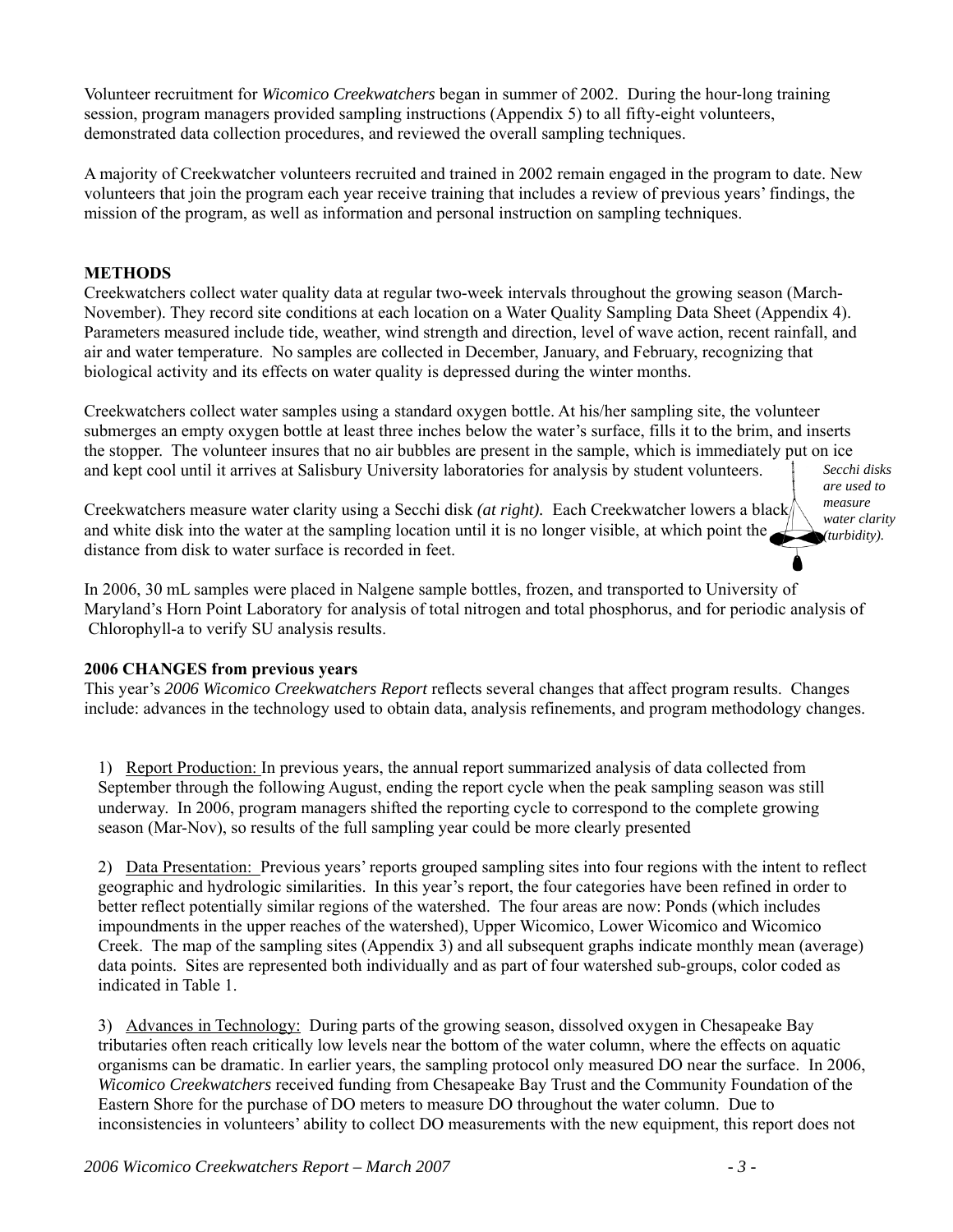include readings taken with the new DO meters. However, sporadic sampling within the main stem of the Wicomico River in 2006 did indicate substantially decreased levels of oxygen at depth. DO measurements at depth will be included in 2007 analysis.

4) Sample analysis: In 2006, the program also received funding to include laboratory analysis of total nitrogen (TN) and total phosphorus (TP) by the professional Analytical Services department at University of Maryland's Horn Point Laboratory. Previous years' reports included only nitrate (NO3) and phosphate (PO4) analyses. Though these parameters were measured in 2006, incomplete nitrate and problematic phosphate data resulted in only TN and TP being included in this report. Future TN and TP analysis will be dependent on funding.

# **2006 RESULTS**

Samples were collected every two weeks March through November 2006. Data reported here represents monthly averages for each parameter and each site. Using the criteria identified for healthy water, data collected was analyzed to determine the percentage of data points that fell outside the healthy range for each parameter measured. High percentages by parameter indicate potential water quality problems.

#### Samples were analyzed for the following:

Dissolved Oxygen: Critical for most aquatic species, dissolved oxygen above 5 mg/L is considered healthy. Dissolved oxygen was analyzed in surface water samples in 2006. Seasonal changes in water salinity levels can influence dissolved oxygen levels. Common causes of low readings include an increase in algae production, which consumes oxygen as algae decompose.

Water Clarity (Turbidity): Light is critical for aquatic plant growth; water clarity indicates the ability of light to penetrate through water. Poor water clarity indicated by a low visual turbidity reading indicates that water is not clear enough for light to penetrate to a depth to support the growth of underwater grasses. Water clarity of 36 inches or greater is considered healthy.

Chlorophyll-a: Chlorophyll is the pigment that allows plants—including algae—to convert sunlight into organic compounds in the process of photosynthesis. Chlorophyll-a is the predominant type found in algae and cyanobacteria (blue-green algae), and its levels are a good indicator of the amount of algae present in the water. In 2006, resources allowed for the re-instatement of Chlorophyll-a analysis.

Acidity (pH): pH levels are directly related to the health of fish and aquatic plant populations, and, in a healthy system, should be between 6.5 and 8.5. The most common causes of variations include stormwater runoff and air deposition of nitric and sulfuric acids discharged by industries, power plants, and automobiles. Locally, pH increases during phytoplankton blooms, and decreases where decomposition rates are very high.

Total Nitrogen: Nitrogen is an essential nutrient for both plants and animals. It can be found in aquatic systems in several chemical forms, and in both dissolved and particulate forms. Though one form of nitrogen, nitrate, was specifically analyzed, data were incomplete early in the growing season. Both total nitrogen (TN) and nitrate (NO3) results are reported here.

Total Phosphorus: Phosphorus is another key nutrient in the aquatic systems and can occur in dissolved organic and inorganic forms, often attached to particles of sediment. Though the dominant form of phosphorus in the Bay ecosystem, phosphate, was analyzed, data were problematic; only total phosphorus (TP) is reported here.

Though essential to all Bay life, nitrogen and phosphorus in excessive levels can act as damaging pollutants in the Chesapeake. As natural fertilizers, they stimulate algae blooms that block sunlight from reaching deeper waters and, when the algae die, lead to low dissolved oxygen levels.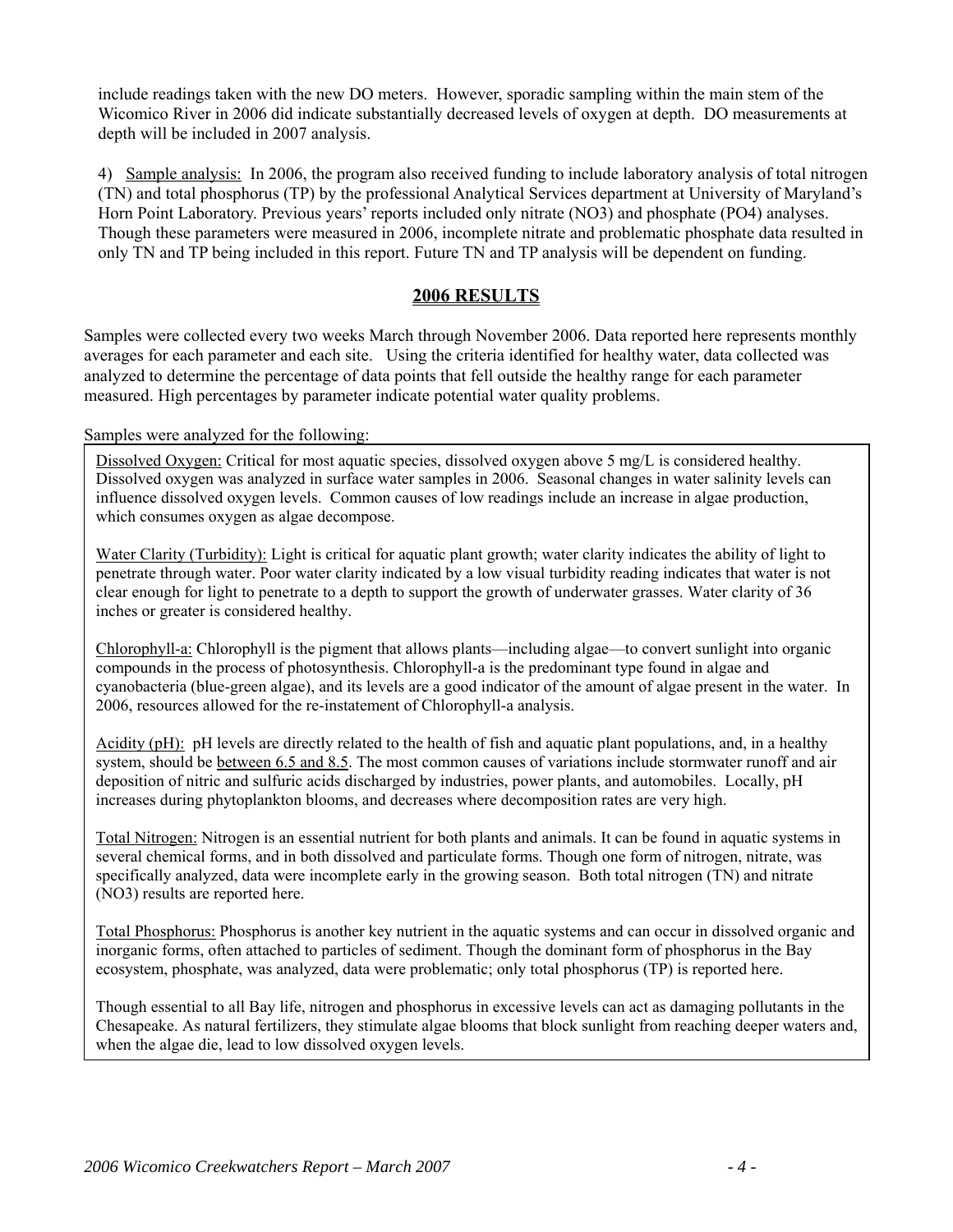For purposes of this report, nutrient criteria and guidelines developed and used in Delaware waters will be used for the purposes of comparison with data from the Wicomico Creekwatchers samples. The Delaware Department of Natural Resources and Environmental Control (DNREC) uses the following thresholds to indicate high, moderate and low ranges for total nitrogen (TN), total phosphorus (TP) and Chlorophyll-a (Chl-a) in estuarine waters. $<sup>1</sup>$  $<sup>1</sup>$  $<sup>1</sup>$ </sup>

These benchmarks reflect the most current thinking among scientists who are refining criteria for evaluating surface water health based on nitrogen, phosphorus and chlorophyll concentrations. Values in the low to moderate range represent healthier conditions than those in the higher range.

| <b>Nutrient Range</b> | $TN$ (mg/L) | TP(mg/L)     | $Chl-a (ug/L)$ |
|-----------------------|-------------|--------------|----------------|
| LOW                   |             |              |                |
| Moderate              | $0 - 3.0$   | $0.05 - 0.1$ | $0 - 50$       |
| <b>light</b>          |             |              |                |

In the following pages, the graphs for each parameter illustrate values for groups of sites as identified in Table 1.

|                     | <b>Table 1. Site Listing:</b> Site #, Symbol, Name |                  |                        |
|---------------------|----------------------------------------------------|------------------|------------------------|
|                     | <b>Upper Wicomico Sites (orange)</b>               |                  |                        |
| 4                   | Port Exchange                                      | $19$ $\triangle$ | City East Side         |
| 8                   | EastBranch                                         | $20$ $\triangle$ | <b>Shad Point</b>      |
|                     | Downtown                                           |                  |                        |
|                     |                                                    | $27 \triangle$   | <b>River Wharf</b>     |
|                     | <b>Lower Wicomico</b> (yellow)                     |                  |                        |
| $21 \text{ n/a}$    | Nithsdale                                          | 24 $\Lambda$     | <b>Mount Vernon</b>    |
| 22<br>п             | Green Hill                                         | 25<br>$\Lambda$  | <b>Shiles Creek</b>    |
| 23<br>П             | Geipe                                              | 28               | Whitehaven             |
| <b>Ponds</b> (blue) |                                                    |                  |                        |
| $2 \Diamond$        | <b>TV Station</b>                                  | 9                | Mitchell Pond          |
| $3 \Diamond$        | South Johnson                                      | 12               | Coulbourne Mill Pond   |
| 5x                  | Parker Pond                                        | 13               | <b>Fruitland North</b> |
| 6 x                 | Schumaker Pond East                                | $14 -$           | <b>Fruitland South</b> |
| $7 \times$          | Schumaker Pond                                     | $15 -$           | Tony Tank Lake         |
|                     | <b>Wicomico Creek (green)</b>                      |                  |                        |
| 16                  | Allen Pond                                         |                  |                        |
| 17                  | Wikander's                                         |                  |                        |

<sup>18</sup> ▲ Wicomico Yacht Club

 $\overline{a}$ 

<span id="page-4-0"></span><sup>1</sup> State of Delaware. *2006 Assessment, Listing and Reporting Methodologies Pursuant to Sections 303(d) and 305(b) of the Clean Water Act.* April, 2006 [http://www.dnrec.state.de.us/water2000/Sections/Watershed/TMDL/305and303.htm.](http://www.dnrec.state.de.us/water2000/Sections/Watershed/TMDL/305and303.htm) Maryland's Coastal Bays STAC (Scientific and Technical Committee) has established the following thresholds for TN  $(0.1 \text{mg/L})$  and TP  $(0.01 \text{mg/L})$ .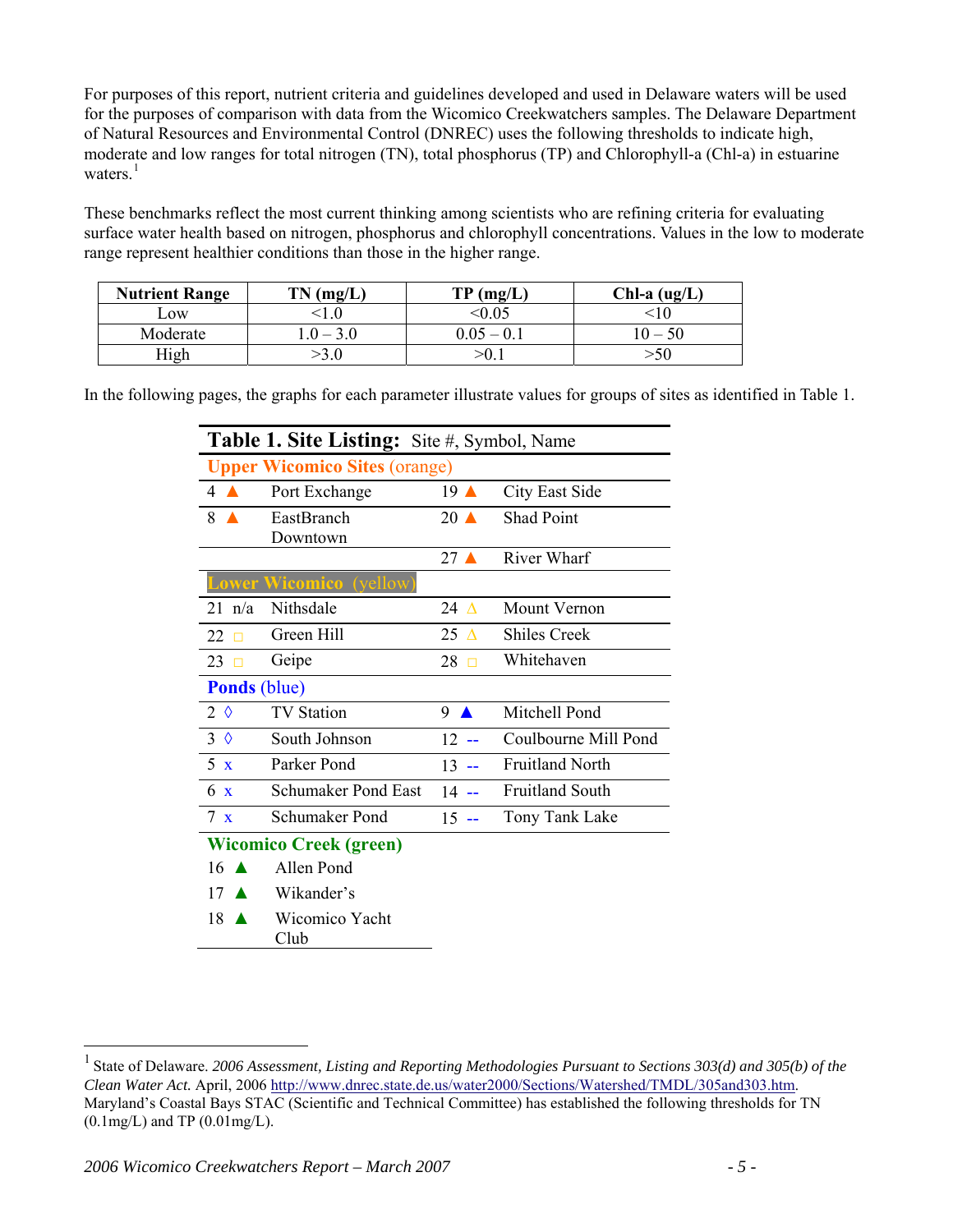**Dissolved Oxygen (DO):** Figure 1 represents monthly average of surface DO for all sampling sites. All samples were above the threshold of 5.0 mg/L DO.



**Figure 1.** Dissolved Oxygen at each numbered sampling site, with site groupings color-coded as noted in Table 1.

**Turbidity/Water Clarity:** Figure 2 depicts average monthly water clarity data. Approximately 87% of monthly means were less than 36 inches, indicating relatively poor water clarity in most sites during most of the growing season. Roughly 13% of monthly water clarity values were at least 36 inches, representing healthy conditions. **Figure 2.** Water clarity at each numbered sampling site, with site groupings color-coded as noted in Table 1.

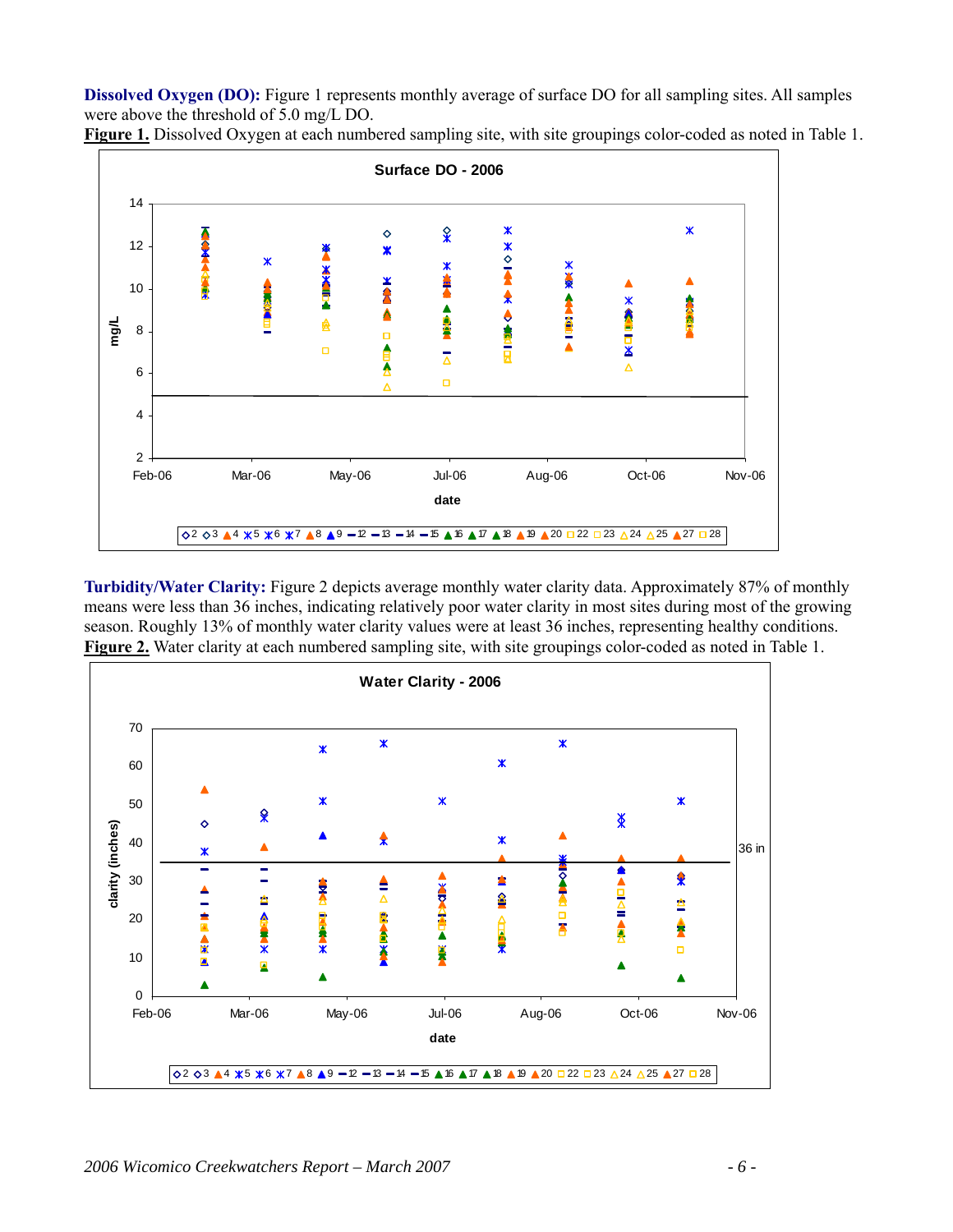**Chlorophyll-a:** Figure 3 depicts mean Chlorophyll-a values. In 2006, 42% of mean Chlorophyll-a values were less than 10ug/L (micrograms/Liter) and are considered healthy. Roughly 48% of Chlorophyll-a values were between 10ug/L and 50ug/L, suggesting elevated levels of algae within the water column. Only 10% of Chlorophyll-a values were greater than 50ug/L, representing the least healthy conditions. **Figure 3.** Chlorophyll-a at each numbered sampling site, with site groupings color-coded as noted in Table 1.



**Acidity (pH):** Figure 4 depicts pH levels in samples taken throughout the growing season. Just over 60% of samples were within the healthy range  $6.5 - 8.5$ . Roughly 40% of samples were below 6.5; no samples were above 8.5. Lower pH values could indicate lower levels of CO2 uptake during photosynthetic activity. **Figure 4.** Acidity (pH) at each numbered sampling site, with site groupings color-coded as noted in Table 1.

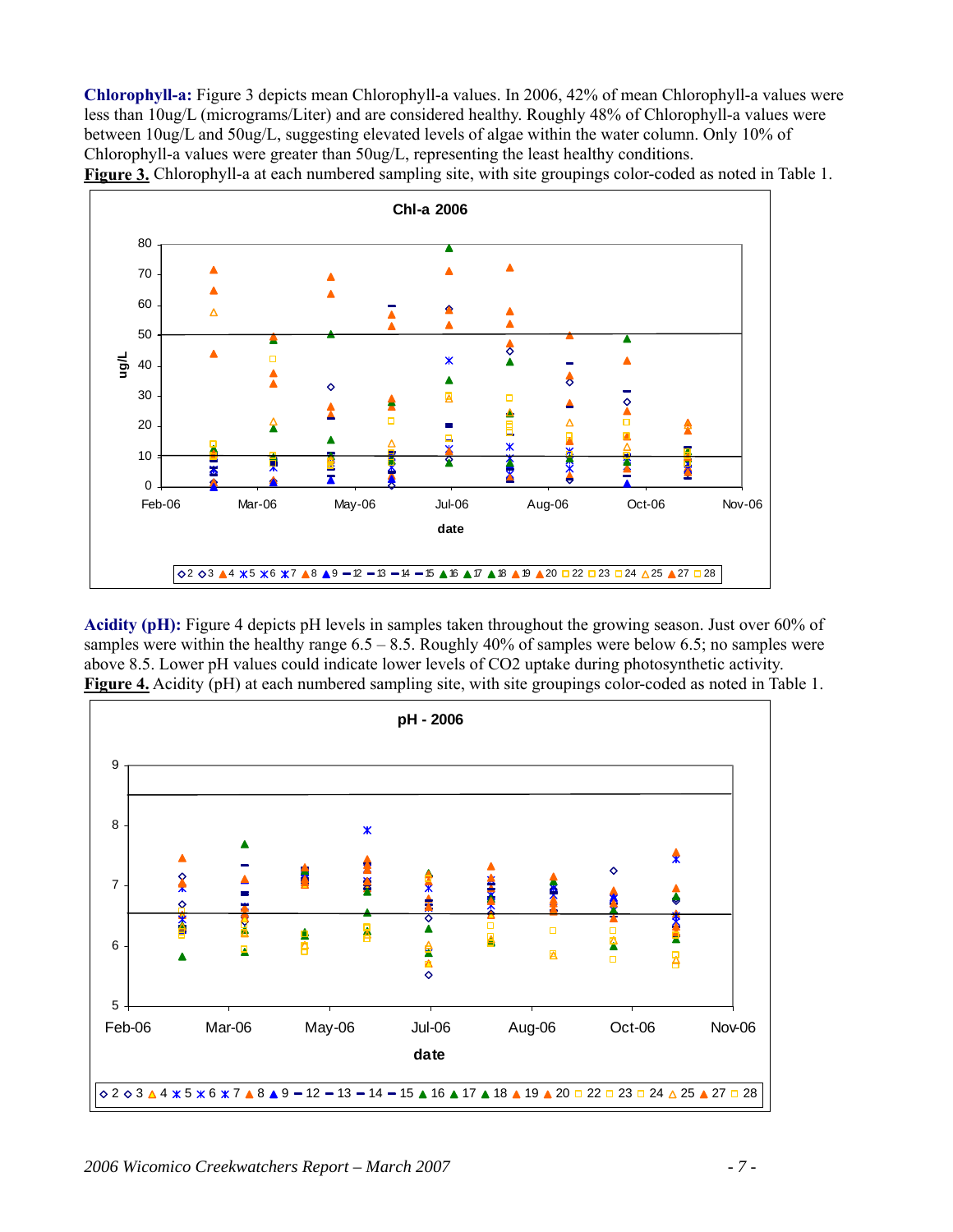**Total Nitrogen, Nitrate, and Phosphorus (TN / NO3 / TP):** Figures 5, 6 and 7 depict total nitrogen, nitrate, and total phosphorus, respectively. For total nitrogen, only 18% of monthly means were in the healthy range of less than 1.0 mg/L. Approximately 49% of monthly means were in the intermediate range between 1.0 and 3.0 mg/L, while 33% of monthly means were in the least healthy range of greater than 3.0 mg/L.

All nitrate monthly means exceeded the threshold level of 0.1 mg/L. Based on the scientific literature and the recommendation of Dr. Thomas R. Fisher at the University of Maryland Center for Environmental Science, *Wicomico Creekwatchers* establishes a conservative benchmark for healthy levels of nitrate at 0.1 mg/l in the 2006 sampling year. Analysis of data collected and reported in earlier years reflects this recommendation.

For total phosphorus, only 16% of monthly mean values were in the unhealthy range of greater than 0.1 mg/L. Approximately 49% of monthly mean values were in the intermediate range between 0.1 and 0.05 mg/L, and 35% of monthly means were in the healthy range of less than 0.05 mg/L.



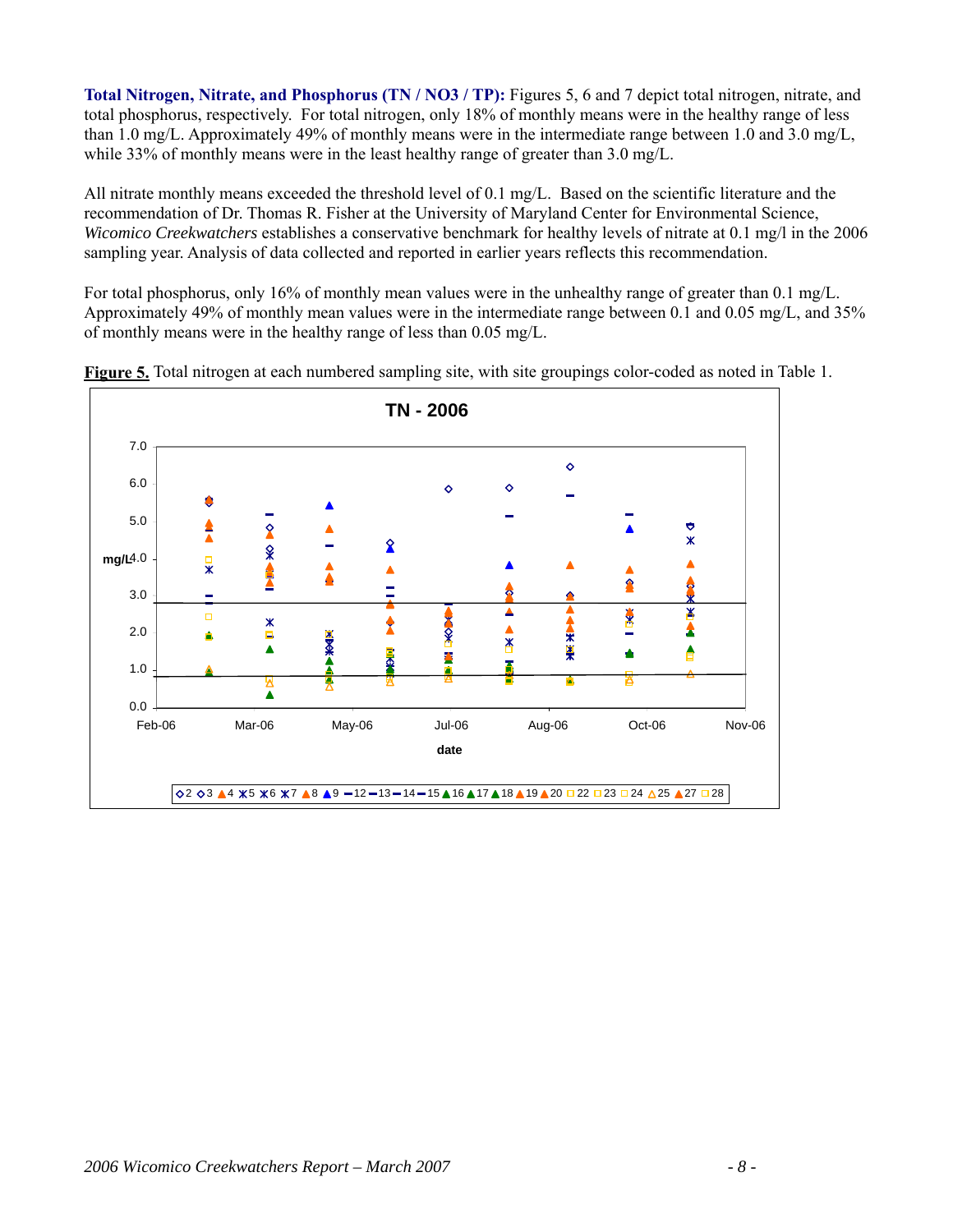

**Figure 6.** Nitrate at each numbered sampling site, with site groupings color-coded as noted in Table 1.

**Figure 7.** Total phosphorus at each numbered sampling site, with site groupings color-coded as noted in Table 1.

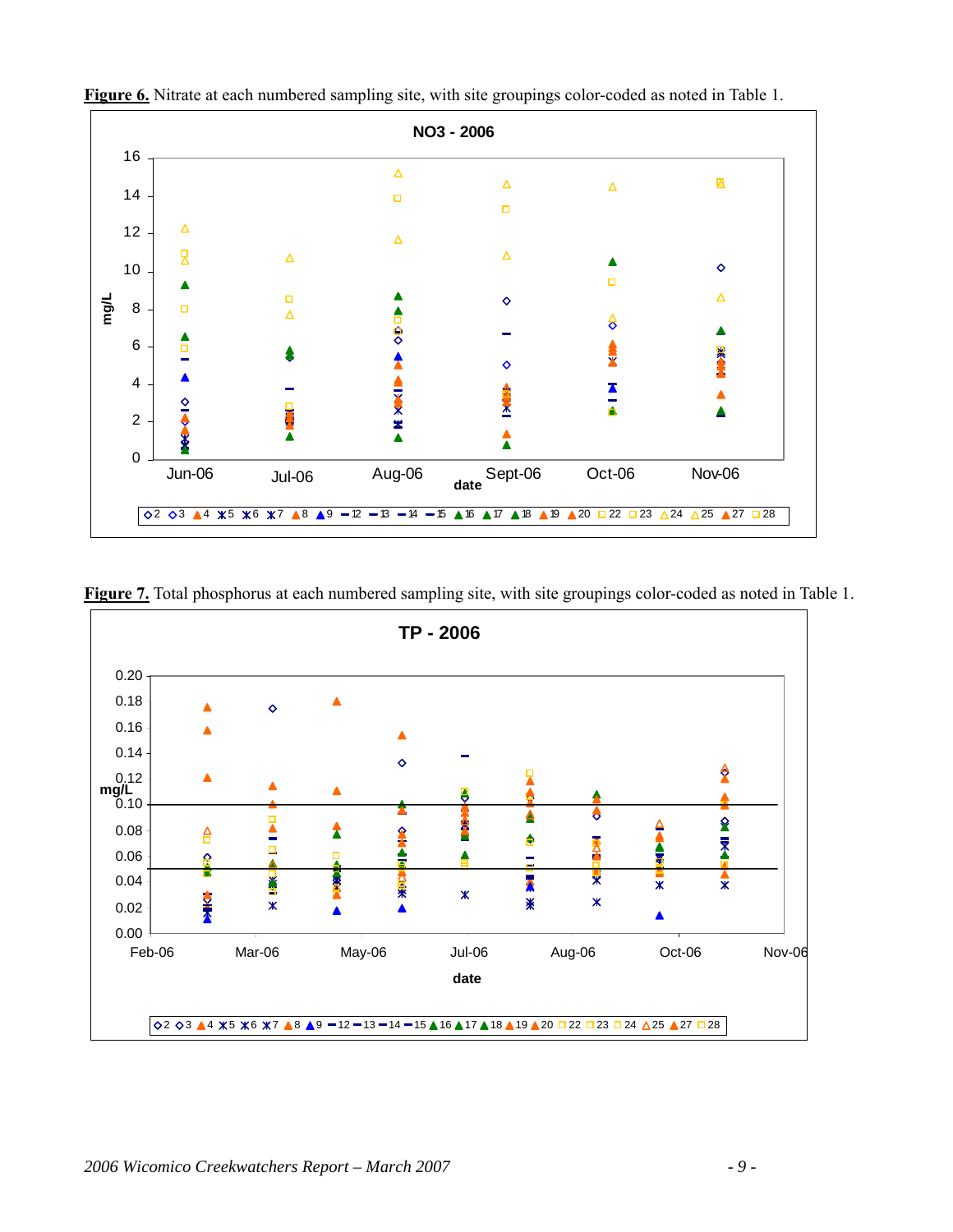# **CONCLUSIONS**

In many Chesapeake Bay tributaries, excessive nitrogen and phosphorus pollution has substantially decreased water quality and aquatic habitat values. Excessive nutrients can stimulate too much algae growth, diminish water clarity, and ultimately reduce dissolved oxygen levels within the water. These changes reduce a water body's aesthetic and recreational values and impair its ability to support healthy populations of aquatic organisms.

Data collected in the Wicomico River watershed during 2006 indicate that this system is over-enriched by nitrogen and phosphorus pollution. More than three-quarters of sites show moderate to high levels of total nitrogen and almost two thirds of sites show moderate to high levels of total phosphorus. Almost half of sites sampled show elevated Chlorophyll-a levels and most sites had poor water clarity throughout the growing season.

Expected seasonal patterns of analyzed parameters were not visible, indicating a system under ongoing influence from activities within the watershed, such as wastewater treatment outflows, industrial discharges, air pollution, run-off from landscaped and urban areas and agriculture, septic system effluent, and other anthropogenic sources that negatively affect water quality. Unless such land-based pressures can be adequately remedied, water quality in the Wicomico River watershed will not likely see improvement.



Wicomico Creekwatchers gratefully acknowledges 2006 funding support from the Chesapeake Bay Trust, the Community Foundation of the Eastern Shore and the City of Salisbury.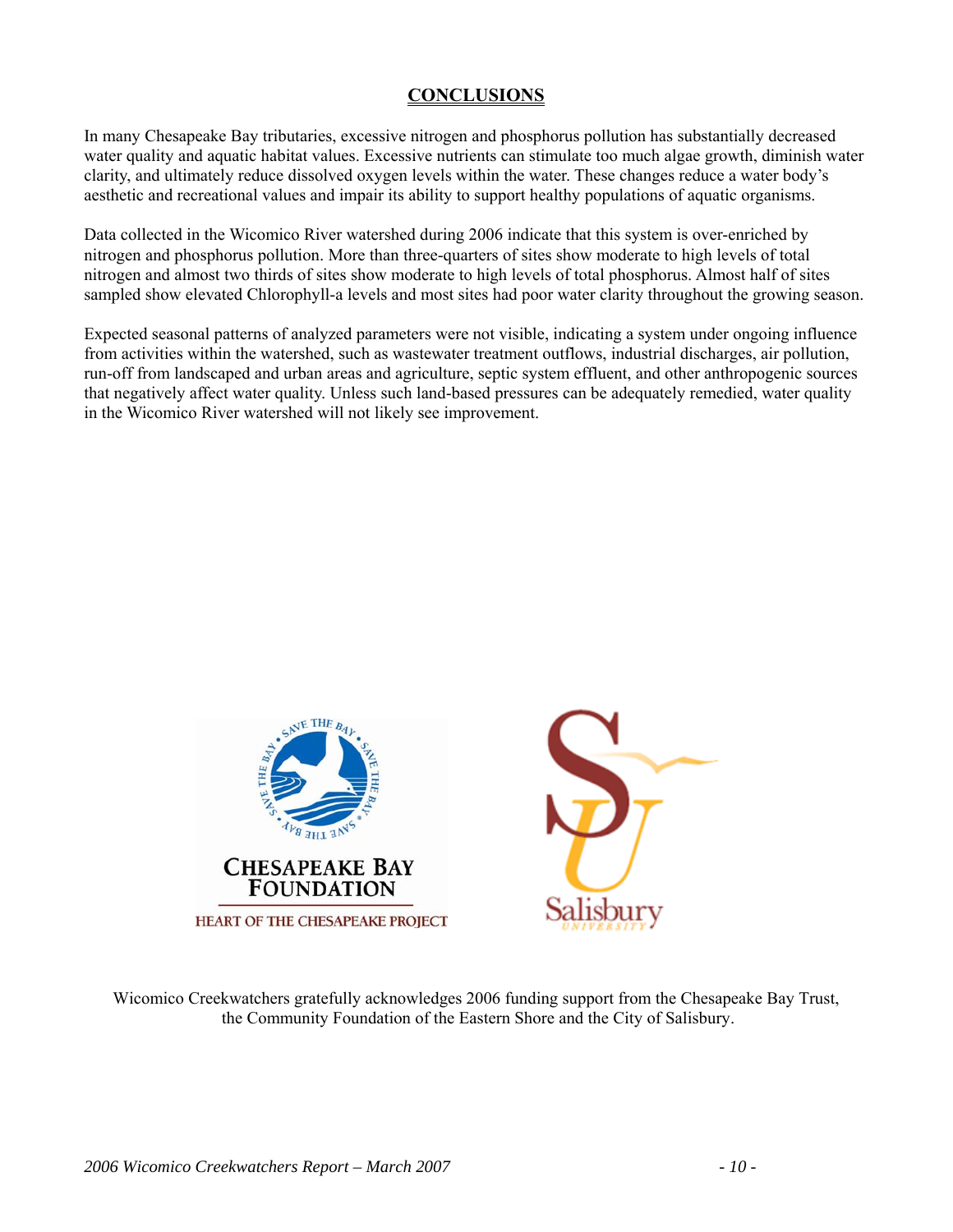#### **Appendix 1: Distribution List**

City of Salisbury Building, Housing and Zoning Department City of Salisbury – Office of the Mayor and City Council City of Salisbury Public Works Department Congressman Wayne Gilchrest Delegate James Mathias, Jr. Delegate D. Page Elmore Delegate Norman H. Conway Delmarva Poultry Industry Delmarva Water Transport Committee Friends of the Nanticoke River Great Salisbury Committee Lower Eastern Shore Tributary Team Lower Shore Land Trust Maryland Department of Agriculture Maryland Department of the Environment Maryland Department of Natural Resources Maryland Department of Planning Nanticoke Watershed Alliance Nanticoke Watershed Preservation Group Pemberton Historical Park Salisbury Area Chamber of Commerce Salisbury University Biology Department Salisbury-Wicomico Economic Development, Inc. Salisbury Zoo Senator J. Lowell Stoltzfus Somerset Board of County Commissioners Somerset County Department of Solid Waste and Drainage Somerset County Division of Planning and Zoning Somerset County Economic Development Commission Somerset County Health Department, Environmental Health Somerset County Planning Commission Somerset County Public Library Somerset County Department of Tourism The Nature Conservancy Nanticoke Field Office Tri-County League of Women Voters Ward Wildfowl Museum of Art Wicomico County Council Wicomico County Department of Planning, Zoning and Community Development Wicomico County Department of Public Works Wicomico County Department of Parks, Recreation and Tourism Wicomico County Farm Bureau Wicomico County Free Library Wicomico County Health Department, Environmental Health Division Wicomico County Planning Commission Wicomico Environmental Trust University of Maryland Center for Environmental Science University of Maryland Cooperative Extension Wicomico County Urban Salisbury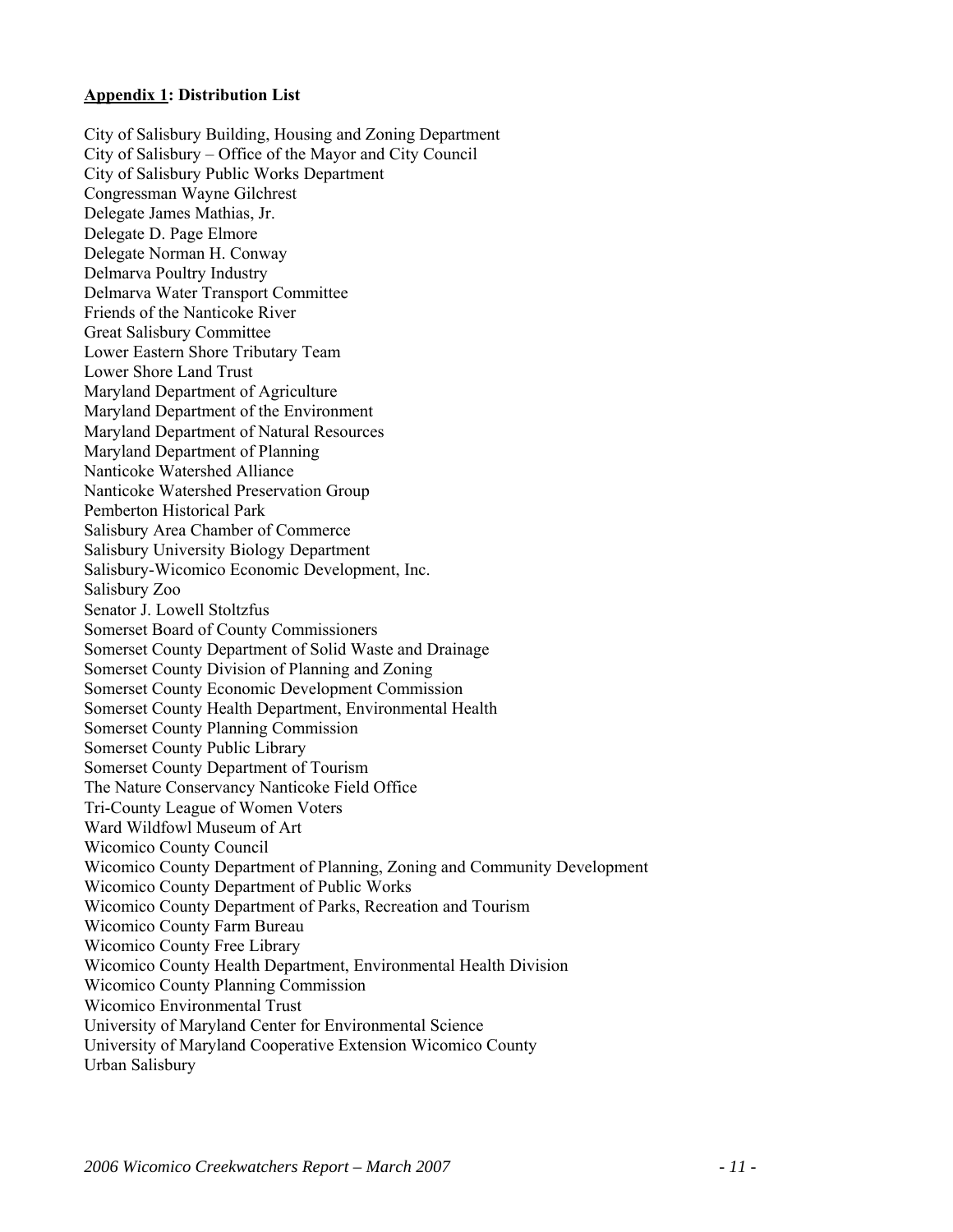# **Appendix 2: Sampling Site Description**

| <b>Site</b><br><b>Number</b> | <b>Site Name</b>                  | <b>Site</b><br>Location<br>(Lat./Long.)                                       | <b>Site</b><br><b>Number</b>    | <b>Site Name</b>              | <b>SiteLocation</b><br>(Lat./Long.)                  |
|------------------------------|-----------------------------------|-------------------------------------------------------------------------------|---------------------------------|-------------------------------|------------------------------------------------------|
|                              | <b>Upper Wicomico (orange)</b>    |                                                                               |                                 | <b>Wicomico Creek (green)</b> |                                                      |
| $4\triangle$                 | Port Exchange                     | N38 <sup>0</sup> 21.874'<br>$W75^036.382'$                                    | $16 \triangle$                  | Allen Pond                    | $N38^0$ 17. 00.0'<br>$W75^041.28.2'$                 |
| 8 <sub>4</sub>               | East<br><b>Branch</b><br>Downtown | N <sub>38</sub> <sup>0</sup> 2 <sub>1</sub> .741'<br>W75 <sup>0</sup> 35.067' | 17 $\triangle$                  | Wikander's                    | N38 <sup>0</sup> 16.87'<br>W75 <sup>0</sup> 43.719'  |
| $19^$                        | <b>City East Side</b>             | N38 <sup>0</sup> 21.015'<br>$W75^{0}37.133'$                                  | $18$ $\triangle$                | Wicomico Yacht<br>Club        | N38 <sup>0</sup> 17.112'<br>$W75^045.178$            |
| $20 \triangle$               | Shad Point                        | N38 <sup>0</sup> 20.285'<br>W75 <sup>0</sup> 37.481'                          |                                 |                               |                                                      |
| 27 <sub>4</sub>              | River Wharf                       | N38 <sup>0</sup> 21.540'<br>W75 <sup>0</sup> 36.150'                          |                                 |                               |                                                      |
| <b>Lower</b> '               | <b>Wicomico</b> (yellow)          |                                                                               |                                 |                               |                                                      |
| $21$ n/a                     | Nithsdale                         | $N38^{0}20.480'$<br>$W75^040.470'$                                            |                                 |                               |                                                      |
| $22$ $\Box$                  | Green Hill                        | N38 <sup>0</sup> 19.835'<br>W75 <sup>0</sup> 44.166'                          |                                 |                               |                                                      |
| $23$ $\Box$                  | Geipe                             | $N38^0 18.02.4'$<br>$W75^045.31.5'$                                           |                                 |                               |                                                      |
| 24 $\triangle$               | Mount Vernon                      | N38 <sup>0</sup> 14.945'<br>$W75^{0}49.886'$                                  |                                 |                               |                                                      |
| 25 $\triangle$               | <b>Shiles Creek</b>               | N38 <sup>0</sup> 16.286'<br>W75 <sup>0</sup> 48.788'                          |                                 |                               |                                                      |
| $28$ $\Box$                  | Whitehaven                        | $N38^0 16.095'$<br>W75 <sup>0</sup> 47.411'                                   |                                 |                               |                                                      |
|                              |                                   |                                                                               | Ponds (blue)                    |                               |                                                      |
| $2 \theta$                   | <b>TV Station</b>                 | N38 <sup>0</sup> 23.025'<br>W75 <sup>0</sup> 34.935'                          | $\overline{9}$ $\blacktriangle$ | Mitchell Pond                 | $N38^{0}21.53.4'$<br>W75 <sup>0</sup> 36.46.9'       |
| $3 \Diamond$                 | South Johnson                     | N38 <sup>0</sup> 22.772'<br>$W75^{0}35.856'$                                  | $12 -$                          | Coulbourne Mill<br>Pond       | $N38^{0}$ 19. 44.8'<br>$W75^0$ 35. 32.8'             |
| 5 x                          | Parker Pond                       | $N38^{0}$ 20. 750'<br>W75 <sup>0</sup> 32.832'                                | $13 -$                          | <b>Fruitland North</b>        | $N38^{0}19.570'$<br>W75 <sup>0</sup> 36. 148'        |
| 6x                           | Schumaker Pond<br>East            | N38 <sup>0</sup> 20.946'<br>W75 <sup>0</sup> 33.795'                          | $14 -$                          | <b>Fruitland South</b>        | $N38^0 19.000'$<br>W75 <sup>0</sup> 35.59.2          |
| 7 x                          | Schumaker Pond                    | N38 <sup>0</sup> 21.106'<br>W75 <sup>0</sup> 34.207                           | $15 -$                          | Tony Tank Lake                | N38 <sup>0</sup> 20.265'<br>W75 <sup>0</sup> 36.869' |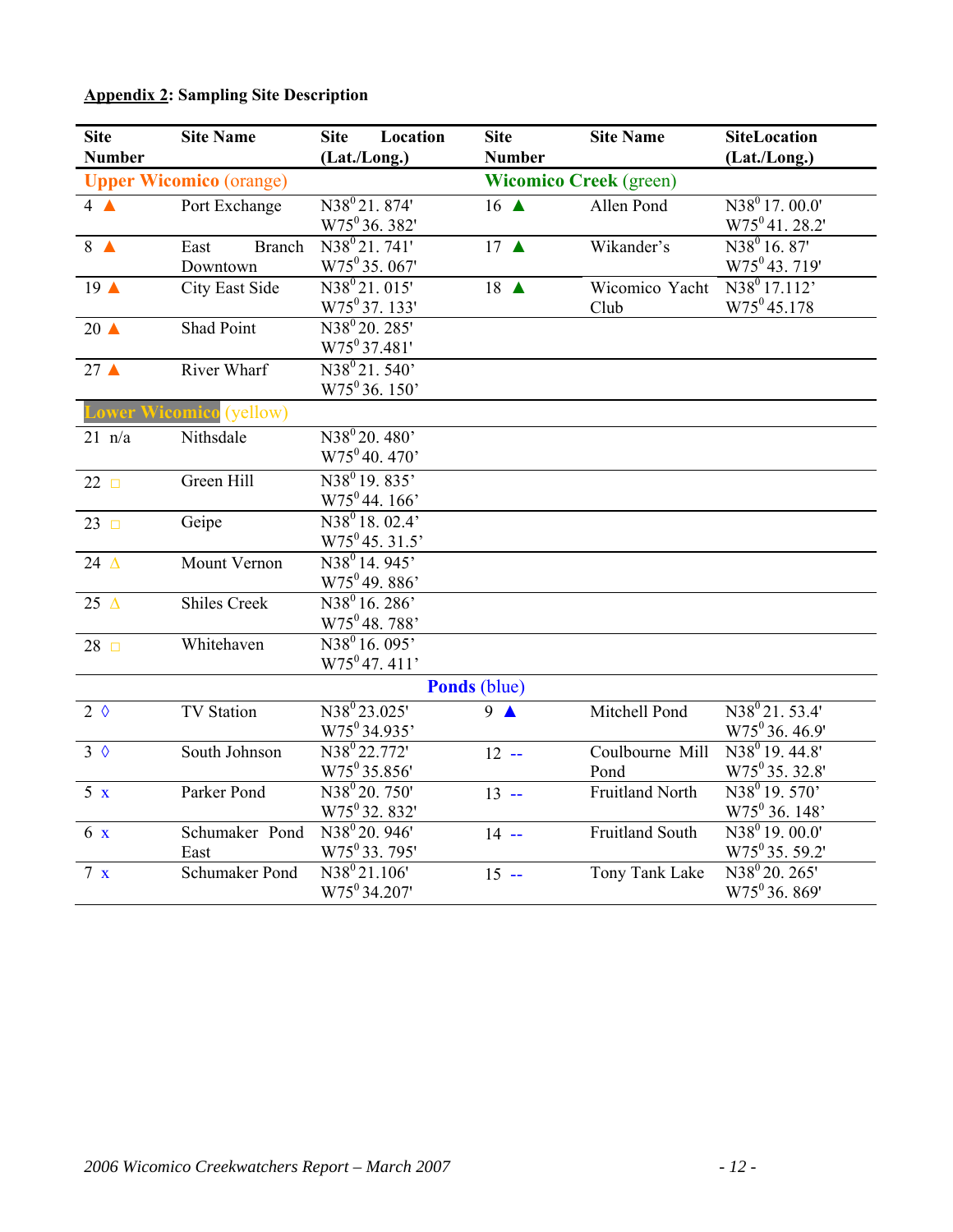# **Wicomico Creekwatchers**

*Water Quality Sampling Data Sheet* 

|                         | Site Number ______________Date: _______ |                                              |
|-------------------------|-----------------------------------------|----------------------------------------------|
|                         |                                         |                                              |
| <b>Tide</b>             |                                         | <b>Water Surface</b>                         |
| $\mathbf{1}$            | <b>High</b>                             | $\mathbf{1}$<br>Calm                         |
| $\boldsymbol{2}$        | <b>Middle Falling</b>                   | $\boldsymbol{2}$<br><b>Ripples</b>           |
| $\mathbf{3}$            | Low                                     | $\mathbf{3}$<br><b>Choppy</b>                |
| $\overline{\mathbf{4}}$ | <b>Middle Flooding</b>                  | $\overline{\mathbf{4}}$<br><b>Heavy Chop</b> |
| Weather                 |                                         | <b>Rainfall in Previous 48 Hours</b>         |
| $\mathbf{1}$            | <b>Clear</b>                            | $\mathbf{1}$<br><b>None</b>                  |
| $\boldsymbol{2}$        | <b>Partly Cloudy</b>                    | $\boldsymbol{2}$<br><b>Trace</b>             |
| 3                       | Overcast                                | $\mathbf{3}$<br>Light                        |
| $\overline{\mathbf{4}}$ | <b>Light Rain</b>                       | Moderate<br>$\overline{\mathbf{4}}$          |
| 5                       | Rain                                    | 5<br><b>Heavy</b>                            |
| 6                       | <b>Heavy Rain</b>                       | 6<br><b>Monsoon</b>                          |
| 7                       | Fog                                     |                                              |
| 8                       | <b>Snow</b>                             |                                              |
| Wind                    |                                         | Water Temperature __________                 |
| $\mathbf{1}$            | <b>Still</b>                            | Secchi Disk Depth _______                    |
| $\boldsymbol{2}$        | <b>Light Wind</b>                       |                                              |
| $\overline{\mathbf{3}}$ | <b>Medium Wind</b>                      | <b>Bottomed Out</b>                          |
| $\overline{\mathbf{4}}$ | <b>Heavy Wind</b>                       |                                              |
|                         |                                         | $\mathbf{1}$<br>N <sub>0</sub>               |
| <b>Wind Direction</b>   |                                         | $\boldsymbol{2}$<br>Yes                      |
| 1 N                     |                                         | Water Sample Bottle Number                   |
| $\boldsymbol{2}$        | <b>NE</b>                               |                                              |
| $\overline{\mathbf{3}}$ | E                                       |                                              |
| $\boldsymbol{4}$        | SE                                      |                                              |
| 5                       | S.                                      |                                              |
| 6                       | <b>SW</b>                               |                                              |
| 7                       | W                                       |                                              |
| 8                       | <b>NW</b>                               |                                              |